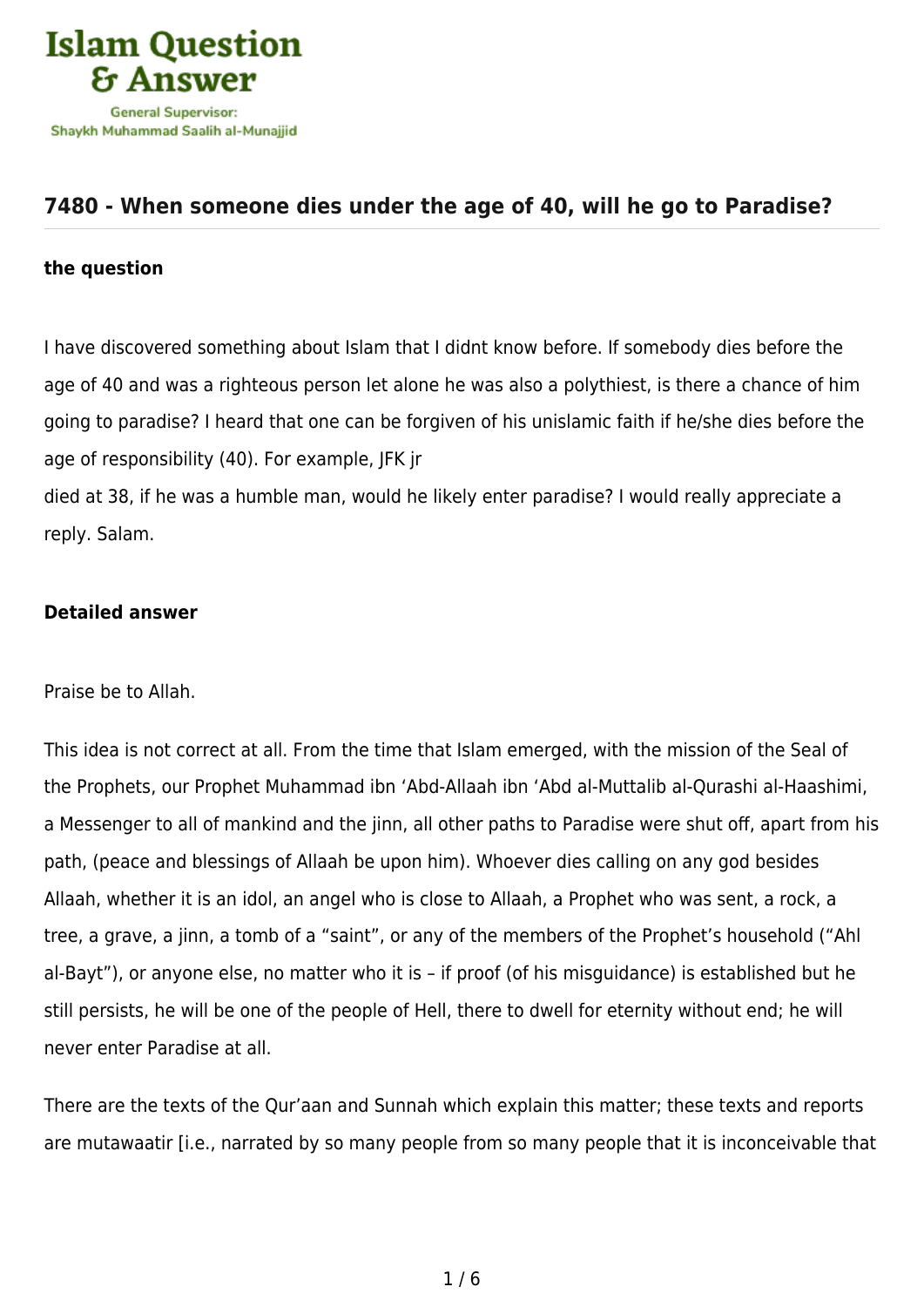

such a great number of people could all have agreed upon a lie]. Allaah tells us that He will not accept any religion from anybody except the religion of Islam with which He sent Muhammad (peace and blessings of Allaah be upon him). Allaah says (interpretation of the meaning):

"And whoever seeks a religion other than Islam, it will never be accepted of him, and in the Hereafter he will be one of the losers." [Aal 'Imraan 3:85]

"This day, I have perfected your religion for you, completed My Favour upon you, and have chosen for you Islam as your religion" [al-Maa'idah 5:3]

"Verily, Allaah forgives not that partners should be set up with Him (in worship), but He forgives except that (anything else) to whom He wills; and whoever sets up partners with Allaah in worship, he has indeed invented a tremendous sin" [al-Nisaa' 4:48]

"Verily, Allaah forgives not (the sin of) setting up partners (in worship) with Him, but He forgives whom He wills, sins other than that, and whoever sets up partners in worship with Allaah, has indeed strayed far away" [al-Nisaa' 4:116]

The Prophet (peace and blessings of Allaah be upon him) said: "By the One in Whose hand is my soul, no Jew or Christian will hear of me then not believe in that with which I have been sent, but he will be one of the people of the Fire."

Allaah has warned the Kuffaar of an eternity in Hell in a number of aayaat in His Book. In Soorat al-Nisaa' He said (interpretation of the meaning):

"Verily, those who disbelieve and did wrong; Allaah will not forgive them, nor will He guide them to any way Except the way of Hell, to dwell therein forever; and this is ever easy for Allaah" [al-Nisaa' 4:168-169].

And Allaah says in Soorat al-Ahzaab (interpretation of the meaning):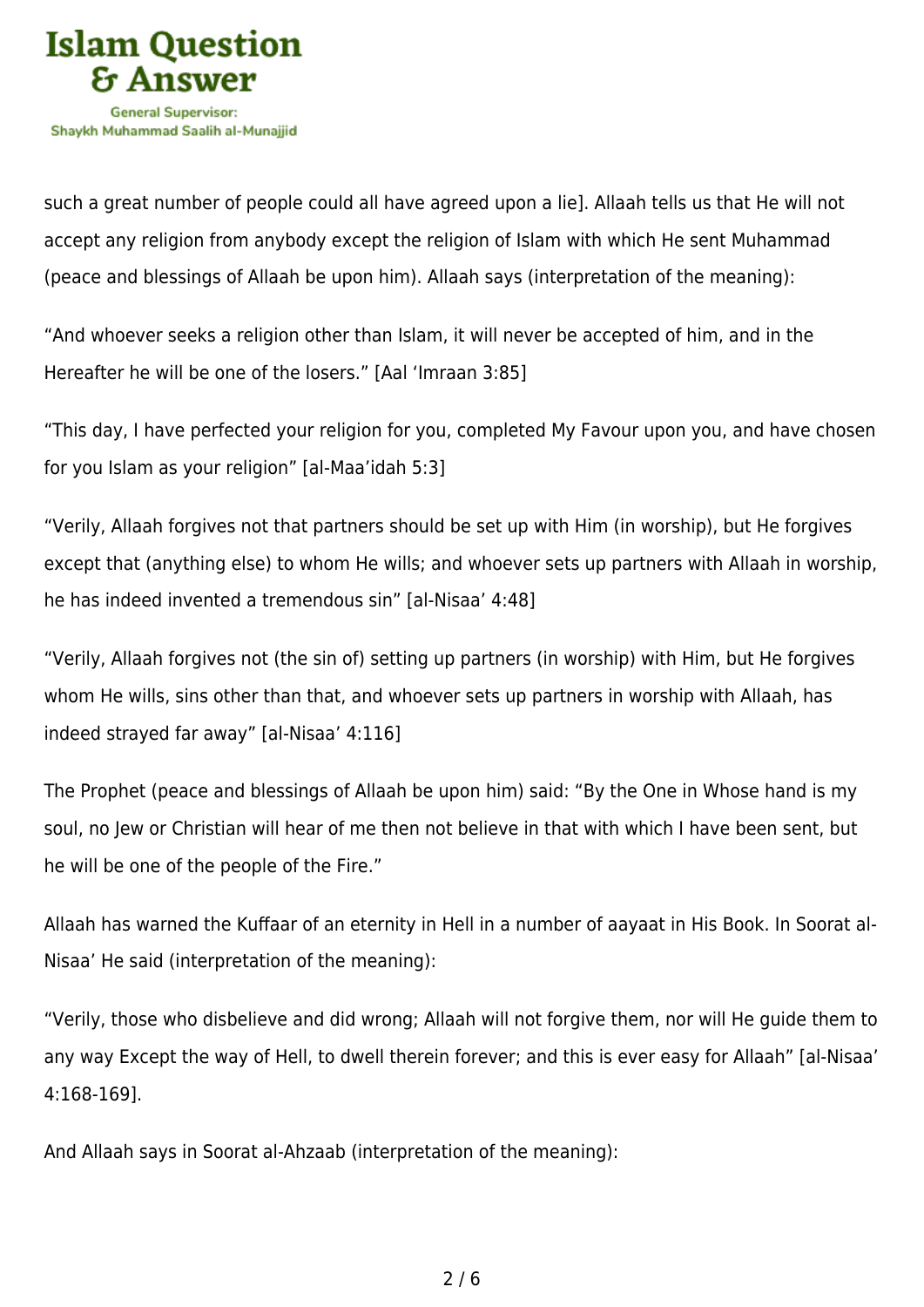

"Verily, Allaah has cursed the disbelievers, and has prepared for them a flaming Fire (Hell). Wherein they will abide for ever" [al-Ahzaab 33:64-65]

And Allaah says in Soorat al-Jinn (interpretation of the meaning):

"and whosoever disobeys Allaah and His Messenger, then verily, for him is the fire of Hell, he shall dwell therein forever" [al-Jinn 72:23]

And Allaah says, describing the state of the mushrikeen in Hell (interpretation of the meaning):

"Verily, whosoever sets up partners (in worship) with Allaah, then Allaah has forbidden Paradise to him, and the Fire will be his abode. And for the Zaalimoon (polytheists and wrongdoers) there are no helpers" [al-Maa'idah 5:72]

And Allaah sent His Messengers and revealed His Books with only one message: that there is only One God (Tawheed) and that mankind should worship Him Alone, with no partner or associate. This is obligatory on man: to believe in this in word and thought and deed, for He is the Only One Who is deserving of worship. This is what is referred to in the aayah (interpretation of the meaning):

"That is because Allaah, He is the Truth, and that which they invoke besides Him is Al-Baatil (falsehood, Satan and all other false deities)" [Liqmaan 31:30].

The aayaat of the Qur'aan repeat and reinforce this message, for example (interpretation of the meanings):

"Worship Allaah and join none with Him (in worship)" [al-Nisaa' 4:36]

"And they were commanded not, but that they should worship Allaah, and worship none but Him Alone (abstaining from ascribing partners to Him)" [al-Bayyinah 98:5]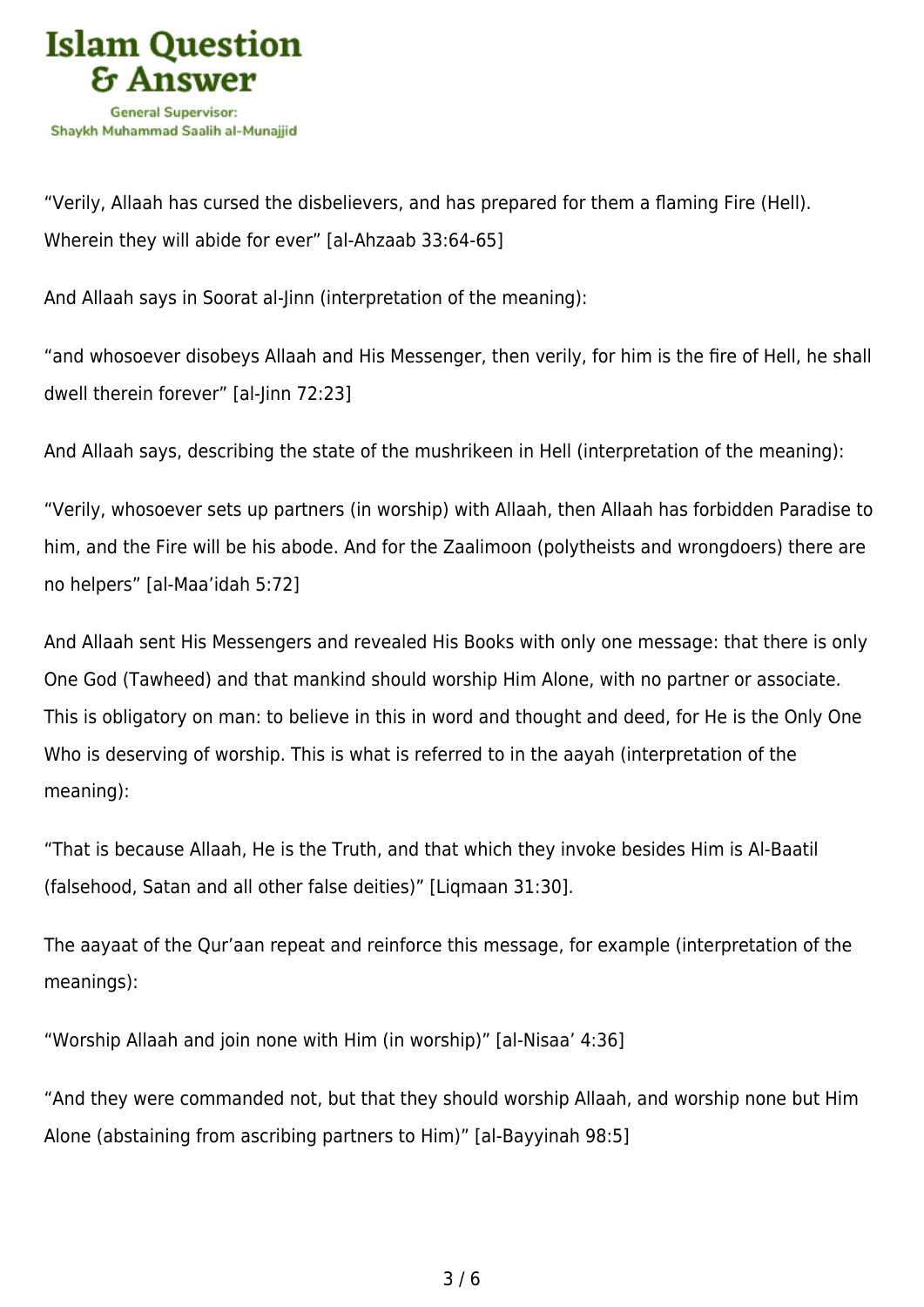

"Say (O Muhammad): 'I am only a man like you. It has been revealed to me that your Ilaah (God) is One Ilaah (God ¾ i.e. Allaah). So whoever hopes for the Meeting with his Lord, let him work righteousness and associate none as a partner in the worship of his Lord.'" [al-Kahf 18:110]

The Messengers all brought the same Message, repeating this call. Allaah says (interpretation of the meaning):

"And We did not send any Messenger before you (O Muhammad) but We revealed to him (saying): Laa ilaaha illa Ana [none has the right to be worshipped but I (Allaah)], so worship Me (Alone and none else)." (al-Anbiyaa' 21:25]

Hence the Kufr of the Arabs intensified when the Prophet (peace and blessings of Allaah be upon him) came to them calling them to believe in Allaah Alone and worship Him Alone, and to give up and abandon all false gods, intercessors and partners, and to reject all of them. Allaah tells us about them (interpretation of the meaning):

"Truly, when it was said to them: 'Laa ilaaha illAllaah (none has the right to be worshipped but Allaah),' they puffed themselves up with pride (i.e. denied it). And (they) said: 'Are we going to abandon our aalihah (gods) for the sake of a mad poet?' Nay! he (Muhammad) has come with the truth and he confirms the Messengers." [al-Saaffaat 37:35-37].

Allaah tells us that everyone who worships or calls upon any other god apart from Allaah will be gathered together with him in the Fire of Hell, as He says (interpretation of the meaning):

"Certainly you (disbelievers) and that which you are worshipping now besides Allaah, are (but) fuel for Hell! (Surely) you will enter it. Had these (idols) been aalihah (gods), they would not have entered there (Hell), and all of them will abide therein. Therein they will be breathing out with deep sighs and roaring and therein they will hear not." [al-Anbiyaa' 21:98-100]

To sum up, the person who dies after reaching the age of puberty and is a mushrik who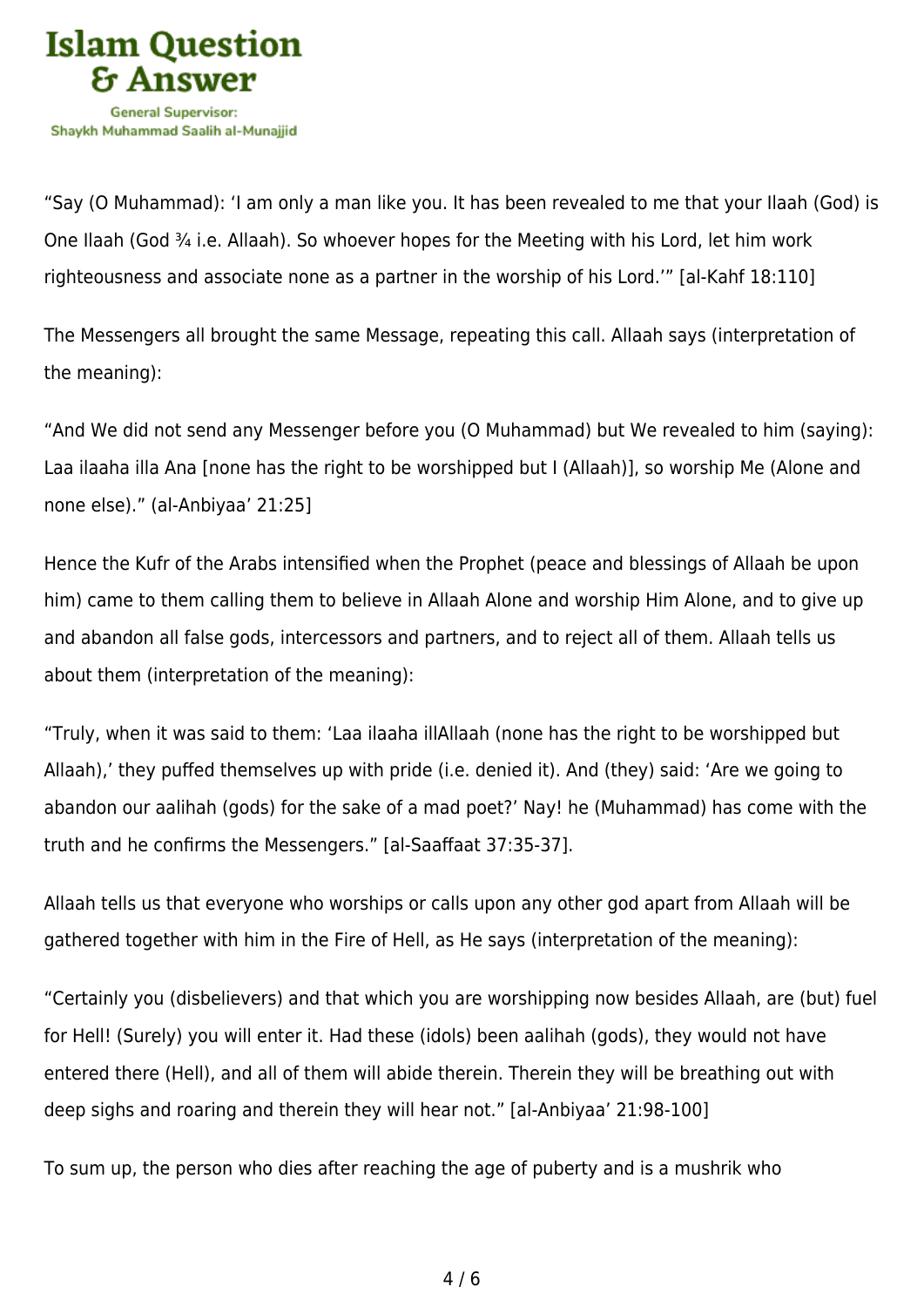

disbelieves in Allaah and calls upon another god apart from Allaah and believes that these other gods can benefit or harm him, or that they have any power at all, is a kaafir and is one of the people of Hell who will dwell therein for eternity, whether he was under or over the age of 40. What counts in Islam is reaching the age of puberty, nothing else. Puberty is reached when one of three signs occurs in males, to which a fourth sign is added in the case of females. These three signs are as follows:

- 1. Reaching the age of fifteen years.
- 2. Growth of hair in the pubic area (private parts) for both men and women.
- 3. Emission of maniy [sexual fluid] accompanied by feelings of desire, whether in a wet dream, during intercourse or through any other means.

In the case of women there is a fourth sign, which is the onset of menstrual bleeding.

If any of these signs appear, the person is judged to have reached puberty, so he becomes a responsible adult, required to obey all commandments and heed all prohibitions. This does not mean that a child or a person who has not reached puberty is permitted to associate others in worship with Allaah or to call upon anyone other than Him. If he does that, he is counted as a kaafir, but if he dies in kufr before reaching the age of puberty, then his case rests with Allaah in the Hereafter.

If a person is good or humble or generous or respectful towards his parents or any other worthy characteristic, this will not help him at all with Allaah; he will get his reward in this world. 'Aa'ishah (may Allaah be pleased with her) reported that she asked the Prophet (peace and blessings of Allaah be upon him): "O Messenger of Allaah, during the Jaahiliyyah, 'Abd-Allaah ibn Jad'aan used